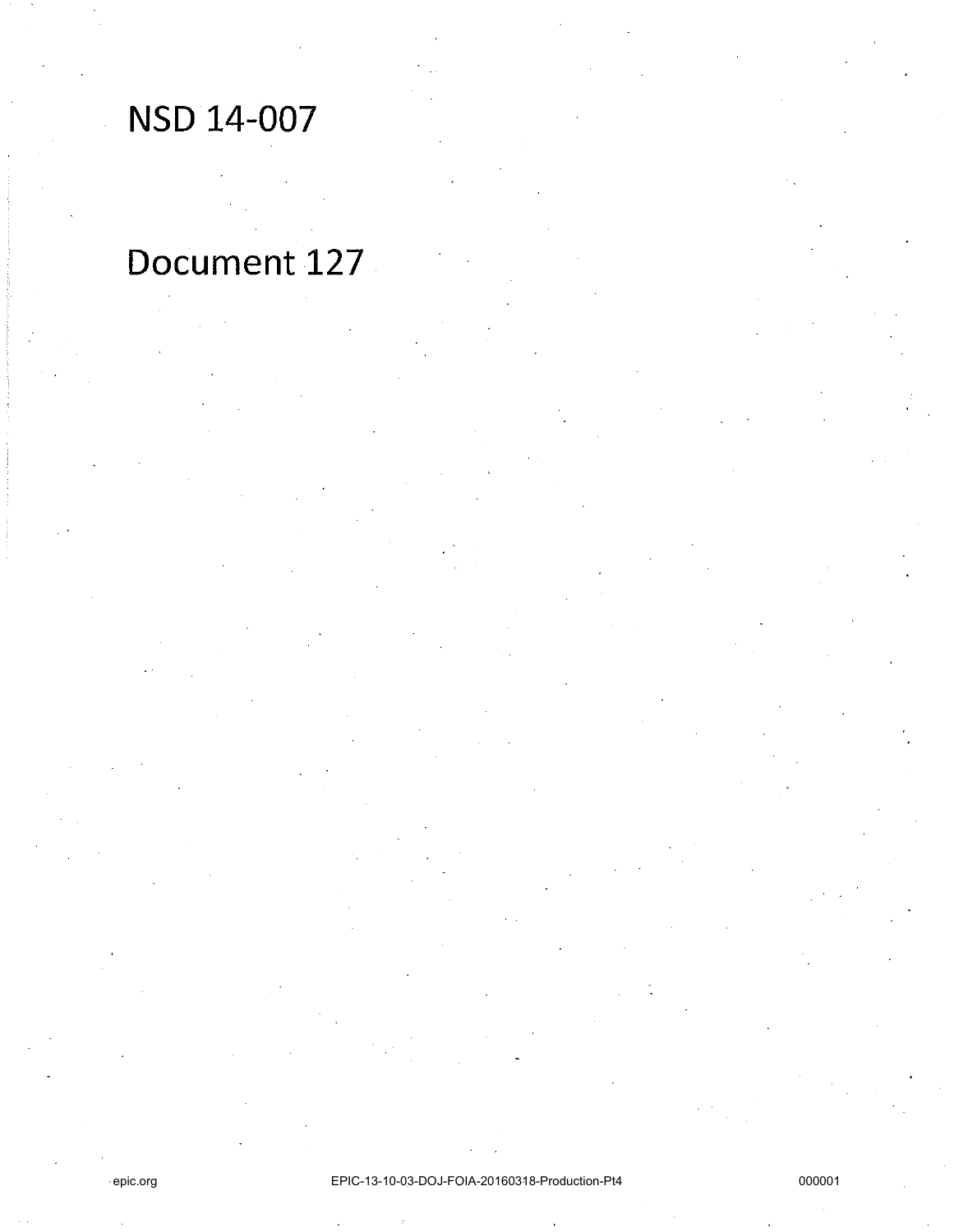### TOP SECRET//COMINT//NOFORN, ORGON-

**DATE: 02/26/2016 FBI INFO. CLASSIFIED BY: J23J98T32 REASON: L4(c) DECLASSIFY ON: 12/31/2041** 

# THE ATTORNEY GENERAL'S REPORT ON ELECTRONIC SURVEILLANCE AND PHYSICAL SEARCH UNDER THE FOREIGN INTELLIGENCE SURVEILLANCE ACT

June 2007

#### **'Pep SSCRE'f//eOlfIUT//NOFORN,OReeN**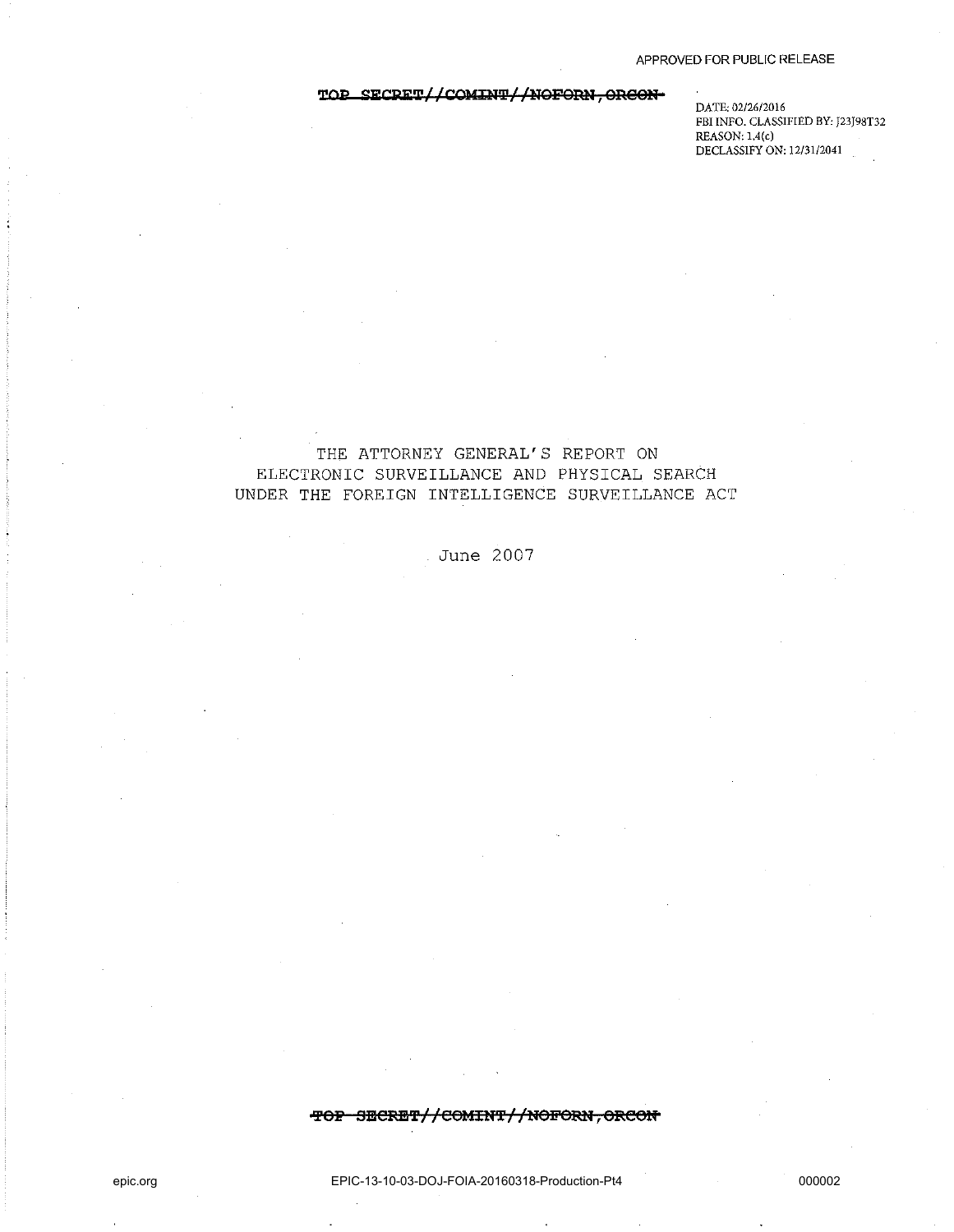remaining redactions are b(1) and outside the remaining challenged withholdings.

APPROVED FOR PUBLIC RELEASE

**TOP SECRET//COMINT//NOFORN, ORCON-**

**Section 1: Introduction** (U)



 $\overline{\mathscr{L}}$ 

The FISC denied one application in part during this<br>ting period. (U) reporting period.



epic.org EPIC-13-10-03-DOJ-FOIA-20160318-Production-Pt4 000003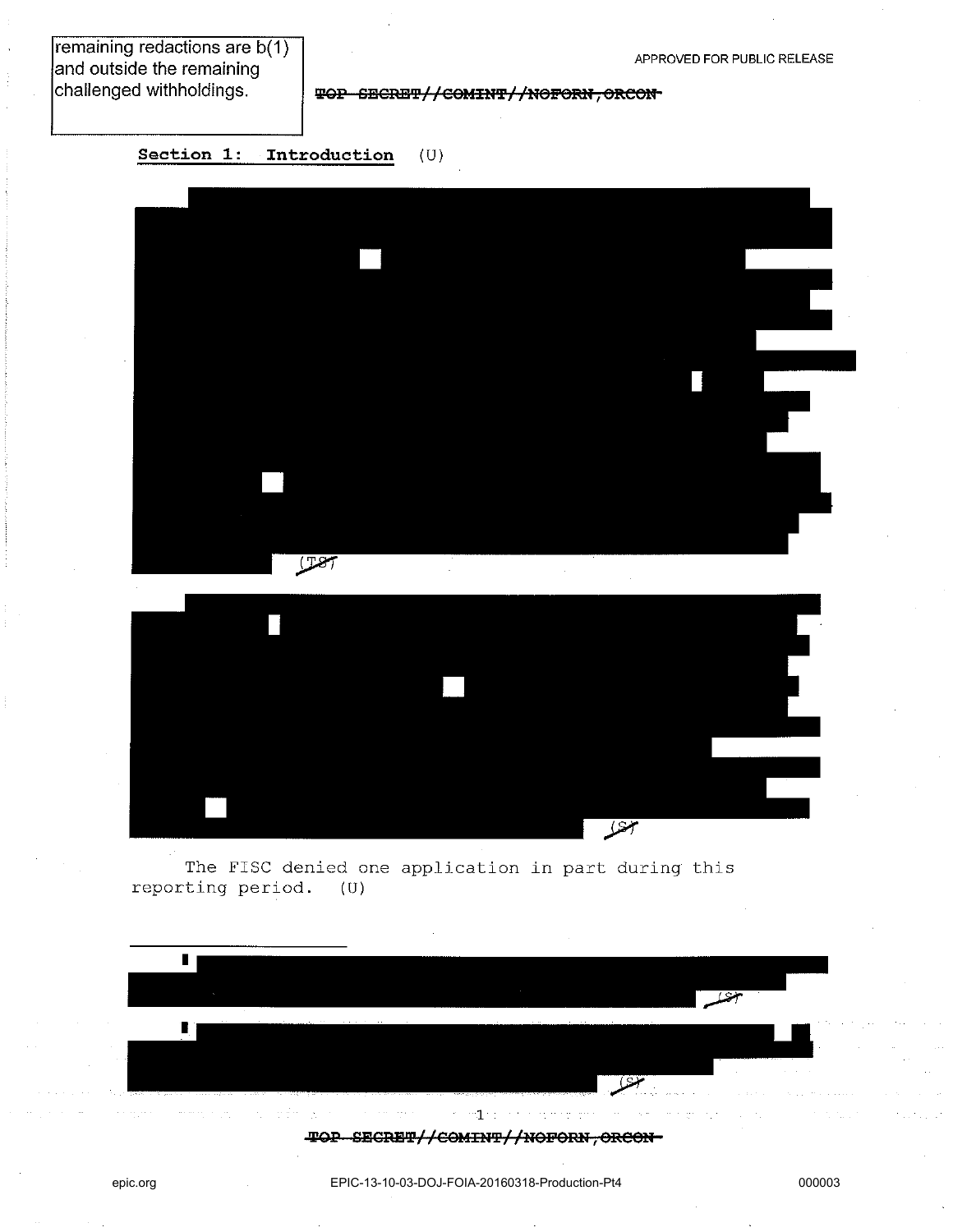remaining redactions are  $|b(1)$  and outside the remaining challenged withholdings.







<sup>14</sup> Some of the individuals listed below, however, may be current targets of Court-authorized pen register/trap and trace surveillance.  $(0)$  $\mathcal{B}$ 

#### TOP SECRET//COMINT//NOFORN, ORCON

 $\sqrt{2}$  and  $\sqrt{2}$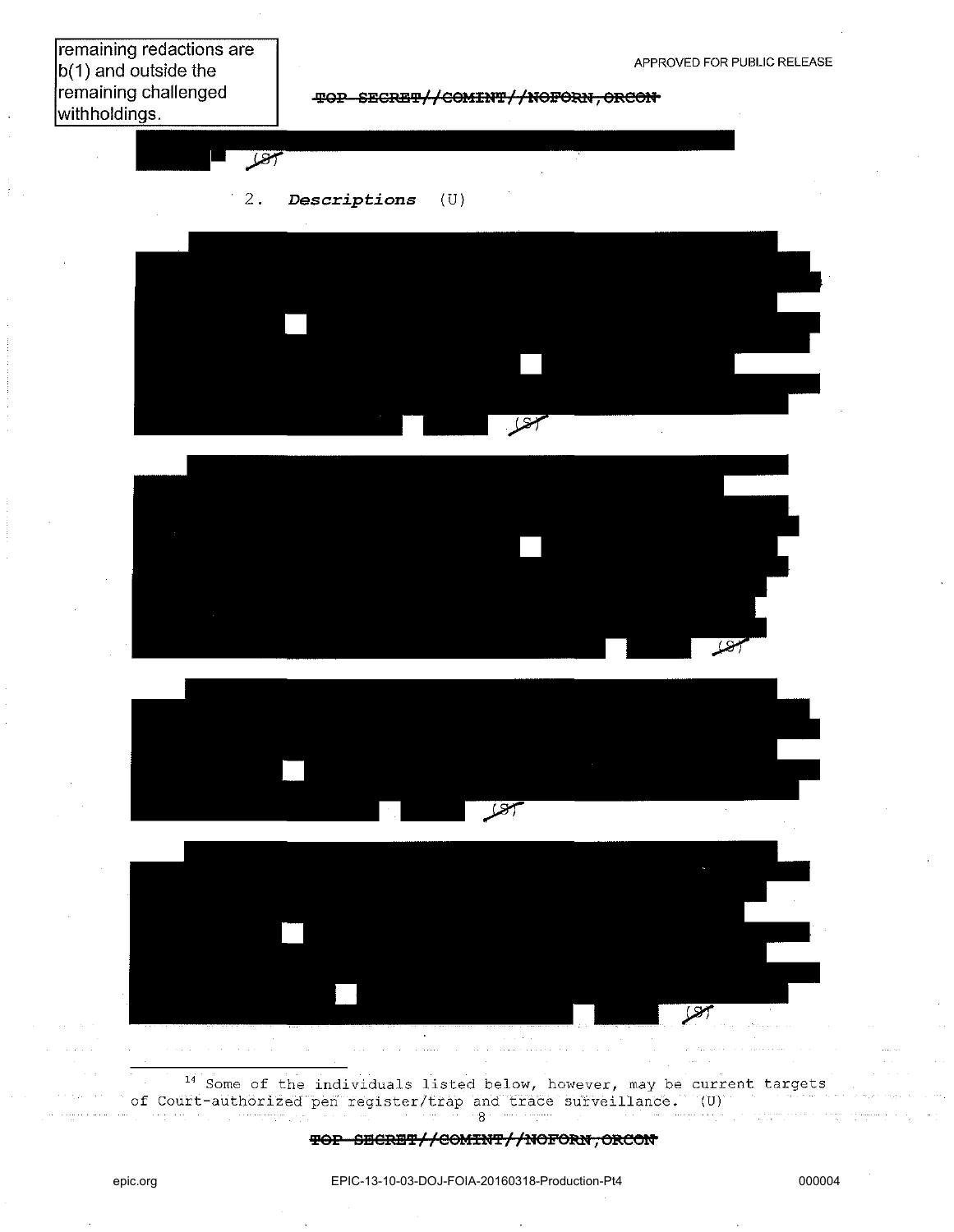# remaining redactions are b(1) and outside the remaining challenged withholdings.

**TOP SECRET//COMINT//NOFORN.ORGON-**











D. **Emergency Surveillance or Physical Search** (U)

During this reporting period, the Attorney General (or Deputy Attorney General or Acting Attorney General) authorized emergency electronic surveillance and/or physical search pursuant to 50 U.S.C.  $\frac{1805(f)}{f}$ , 1824(e), or 1843(a)-(b),

. These emergency authorizations resulted in  $\frac{b(1)}{b(7)}$ 

two applications

for pen register/trap and trace surveillance.<sup>19</sup> Applications or

> $43$ **WOP SECRET//COMINT//NOFORN, ORCON-**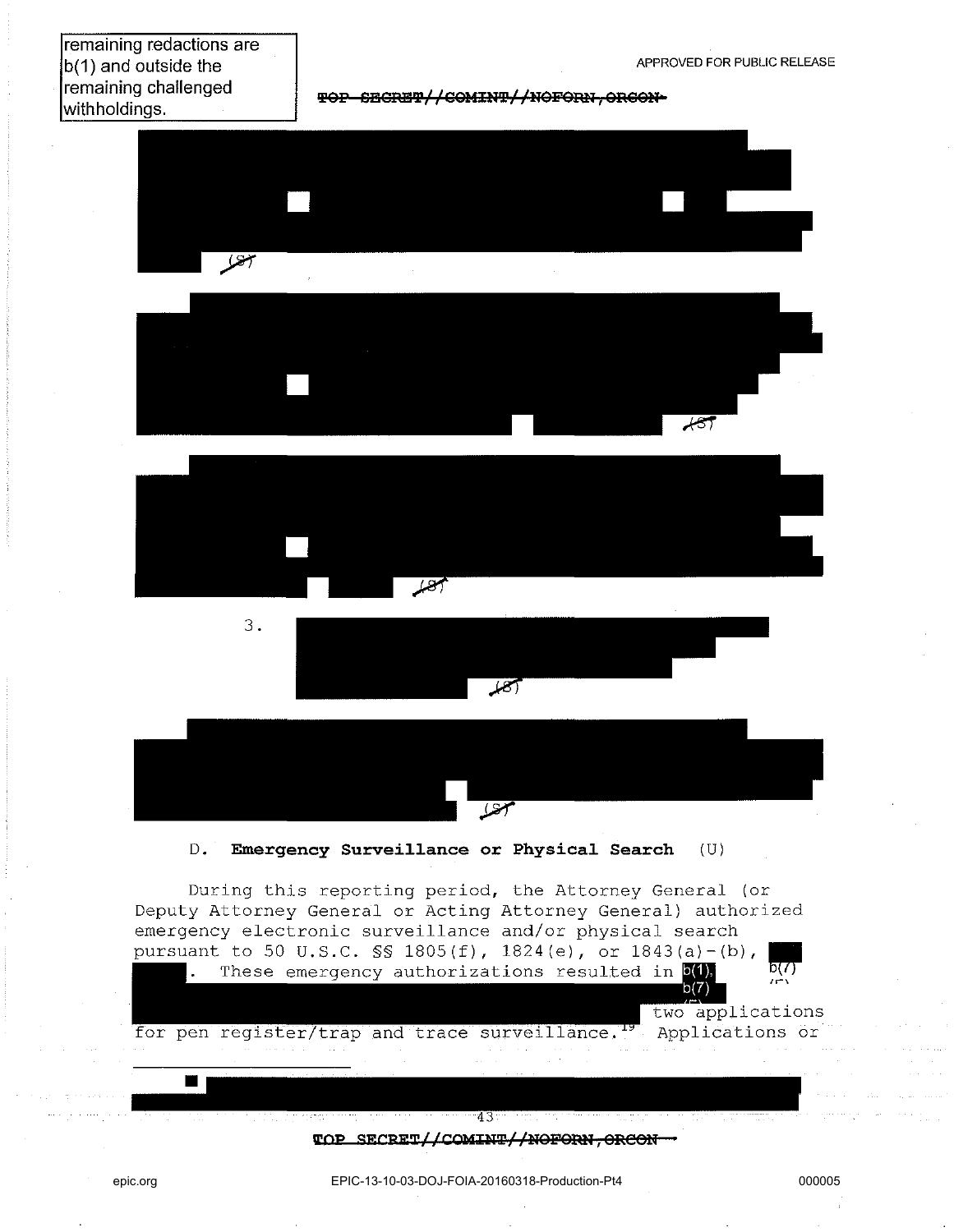remaining redactions are  $b(1)$  and outside the remaining challenged withholdings.

#### $\texttt{TOP-SECREFL}/\texttt{COMINT}/\texttt{/NOFORN}$ . ORGON

other appropriate pleadings were filed with the FISC within 72 hours of each emergency authorization (for electronic surveillance and/or physical search applications), or within 48 hours (for pen register/trap and trace applications). The FISC approved all of the applications and/or accepted the other pleadings.  $\mathscr{L}$ 



**TOP SECRET//COMINT//NOFORN, ORCON**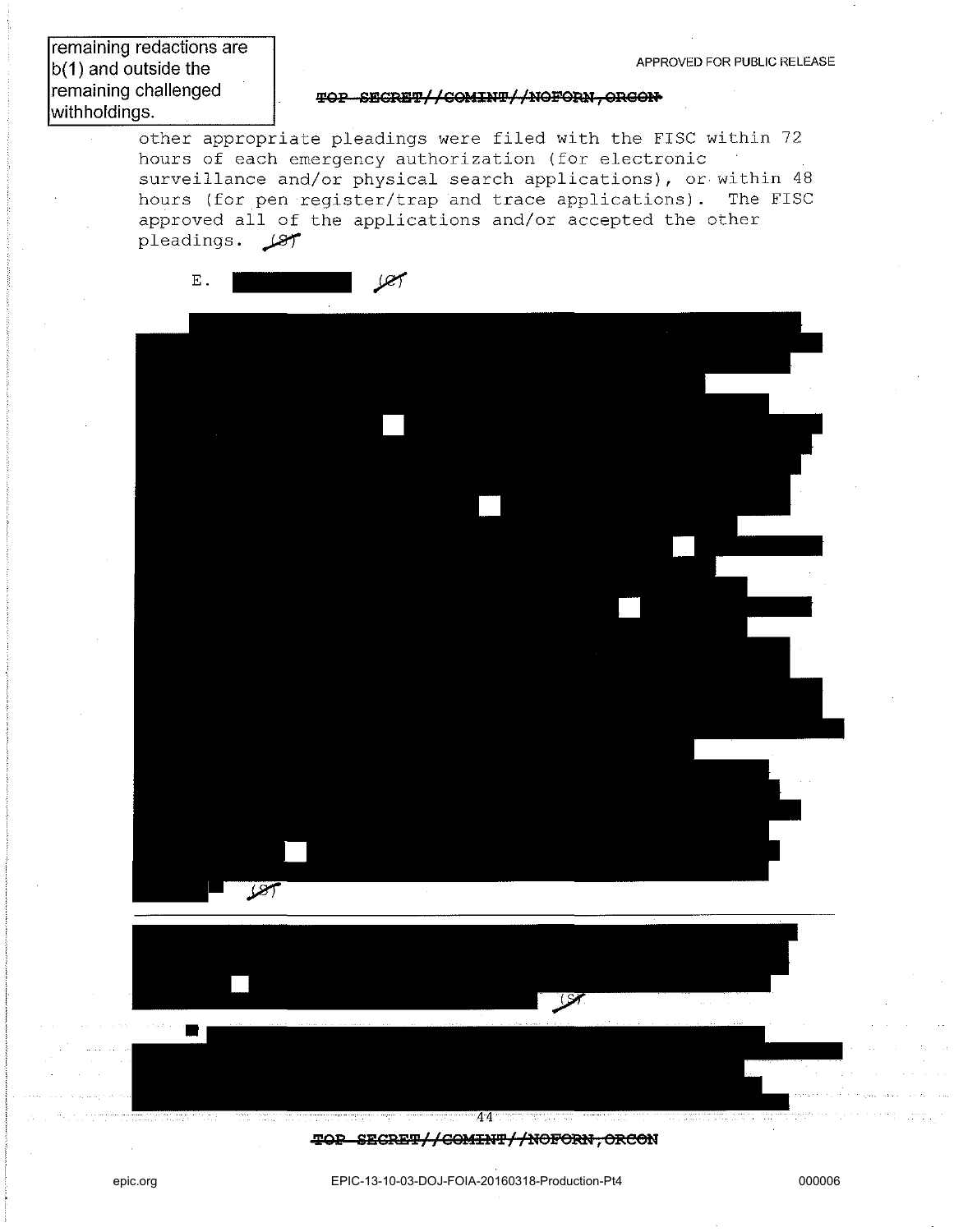remaining redactions are b(1) and outside the remaining challenged withholdings.

 $TOP$  SECPET // COMINT //NOFORN, ORGON -





# G. **Pen Register/Trap and Trace Surveillance** (U)

During this reporting period, the United States filed 98 applications with the FISC seeking authorization for the FBI and/or the NSA to conduct pen register/trap and trace surveillance pursuant to 50 U.S.C. §§ 1841-1846, as amended. The FISC denied no applications, as they were originally presented, during this reporting period. Eighteen orders authorizing pen register/trap and trace surveillance were modified by the FISC.  $\sqrt{3}$ 



#### $\text{WOP}-\text{SEGREP}/\text{/GOMINT}/\text{/NGFORN, ORCOM}$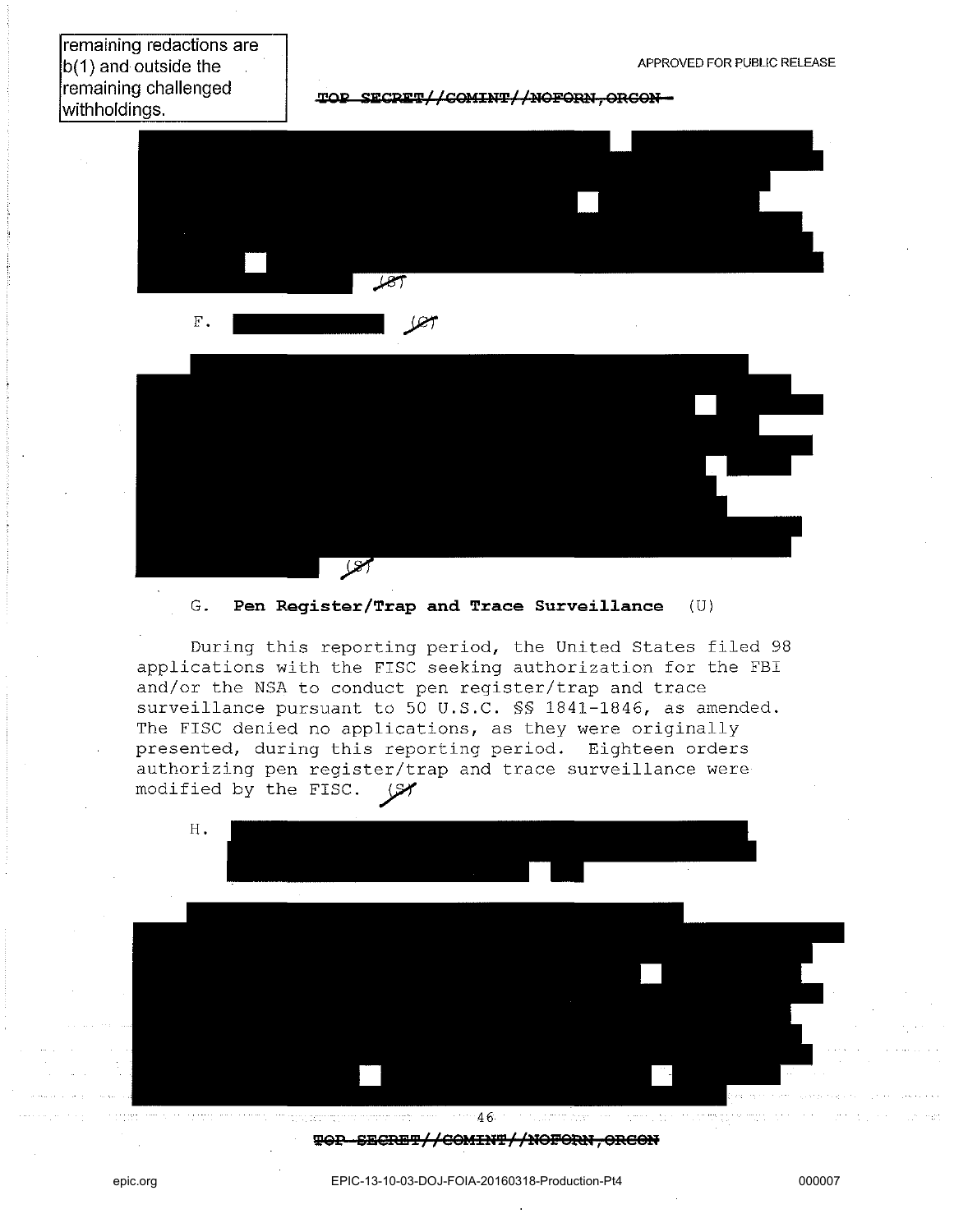remaining redactions are b(1) and outside the remaining challenged withholdings.

#### $\overline{\Psi}$ **QP SECRET//COMINT//NOFORN, ORCON**

# c. **FISC Modifications of Orders** (U)

As reported in previous semi-annual reports, in some cases considered by the FISC during the time period covered by this Semi-Annual Report, the FISC has modified orders submitted by the government. Substantive changes (not technical corrections) to orders, are usually handwritten but sometimes are issued as a separate amendment or addendum to an order. The changes made by FISC judges during the period covered by this report include:



deleting language, in an application for pen register/trap and trace device, permitting affirmative investigative use of possible content information in rare cases in order to prevent an immediate danger of death, serious physical injury, or harm to the national security;



adding a specific time period within which the government must report the use of any affirmative investigative use of possible content information in an application for pen register/trap and trace device;

#### 1111551 **,\*,QP SESRE'I'/ /09UIU'P/ "nOpeRt' , ORCeU )**

epic.org EPIC-13-10-03-DOJ-FOIA-20160318-Production-Pt4 000008

 $\mathcal{A}$  , and the set of  $\mathcal{A}$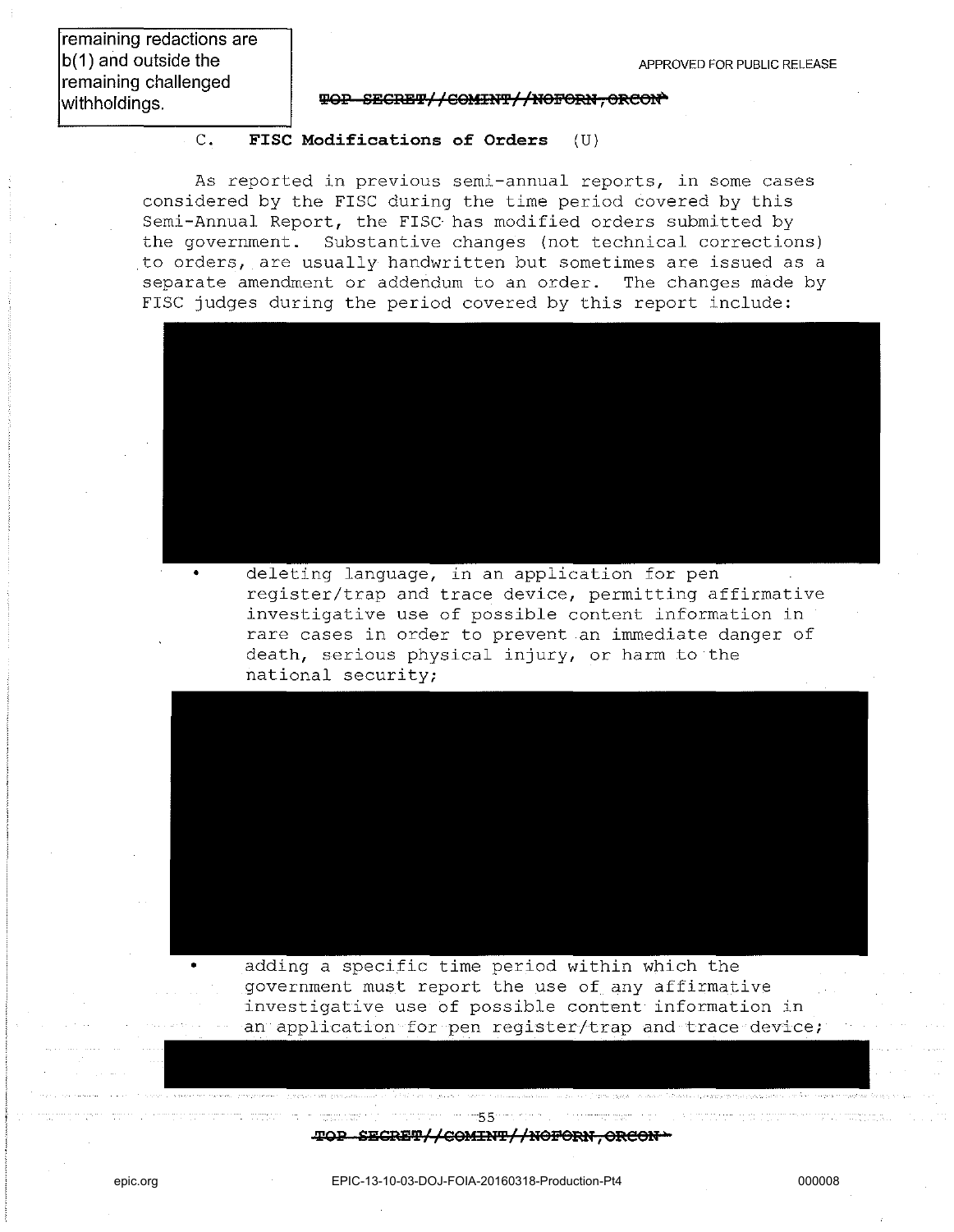#### TOP SECRET//COMINT//NOFORN, ORCON

the FISC in a combined format with pen register/trap and trace applications. Because of that combination, the number of requests for the production of tangible things increased in past semi-annual reports because the practice of filing combined business record and pen register/trap and trace applications continued.  $-(S)$ 

As noted in prior semi-annual reports, on March 9, 2006, 50 U.S.C. §§ 1861 and 1842 were amended. See USA PATRIOT Improvement and Reauthorization Act of 2005, Pub. L. No. 109-177 (March 9, 2006) ("Reauthorization Act"). As part of the revisions, 50 U.S.C. § 1842 (the FISA Pen Reglster provision) was amended to include telephone subscriber data as part of the information that must be disclosed by the wire or electronic communication service provider upon request of the Department through a pen register or trap and trace device. Because of this amendment to the statute, the Department anticipated in prior semi-annual reports that the number of requests for production of tangible things pursuant to Section 215 would decrease in future reporting periods. In the reporting period covering July 1, 2005, through December 31, 2005, there were  $\blacksquare$  bl-l Per FBI requests for the production of tangible things pursuant to 50 U.S.C. § 1861. There were in the last reporting period, covering January 1, 2006 through June 30, 2006. As anticipated in prior semi-annual reports, the number of requests for production of tangible things pursuant to Section 215 continued to decline, to five in this reporting period.  $\sqrt{5}$ 

As further discussed below, as required by one of the provisions of the Reauthorization Act, on September 5, 2006, the government filed interim standard minimization procedures governing the retention and dissemination by the FBI of any tangible things, or information therein, received by the FBI in response to an order under 50 U.S.C. § 1861. As also discussed further below, pursuant to the Reauthorization Act, the Office of the Inspector General (OIG) was directed to conduct an audit of the effectiveness and use of FISA's authority to obtain access to certain business records or tangible things for foreign intelligence purposes, pursuant to 50 U.S.C. § 1861. The OIG issued its first report, as required by statute, in March 2007. This report is discussed further in Part N.

 $b(1), b(7)(E)$ 

within the remaining challenged with holdings.

epic.org EPIC-13-10-03-DOJ-FOIA-20160318-Production-Pt4 000009

58 TOP SECRET//COMINT//NOFORN, ORCON

bl~l PerFBI b3-1 b7E-2, 5, 6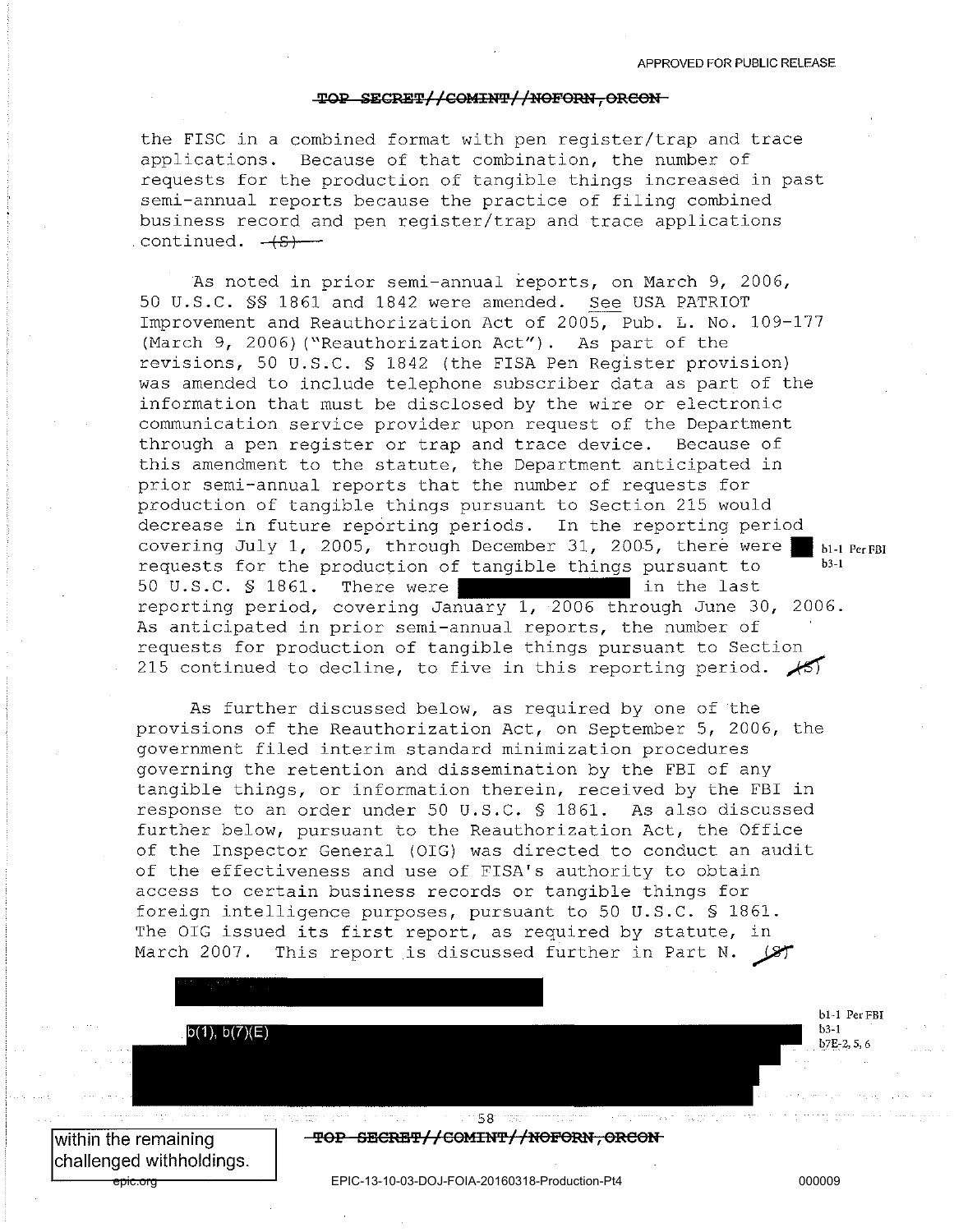

### **TOP SECRET//COMINT//NOFORN, ORCON-**



epic.org EPIC-13-10-03-DOJ-FOIA-20160318-Production-Pt4 000010

59 **TOP SECRET//COMINT//NOFORN, ORCON**   $\mathcal{O}(\mathbb{R}^2)$ 

آكاته

الموقان ويقام ووادي والمعامل المداني متعاقبا والمعاملة والمعامل

 $\mathcal{L}_{\mathcal{L}}^{\text{max}}$ 

بسيدا المتهدسة ببارا ورواد وربوب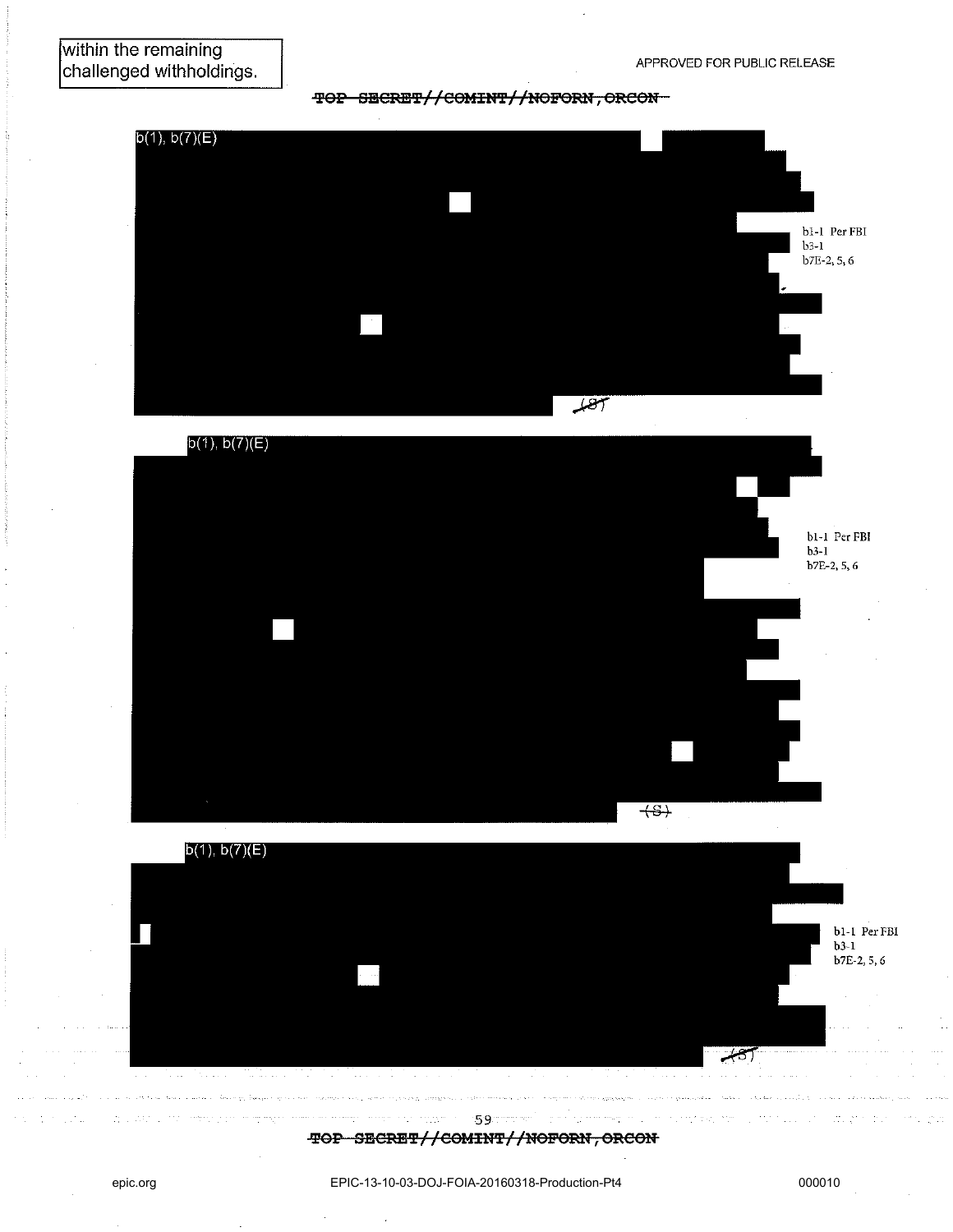TOP SECRET//COMINT//NOFORN, ORCON-







 $\mathcal{O}_{\mathcal{A}}$  -commutes as a policy  $\mathcal{O}_{\mathcal{A}}$  , and -60 -TOP SECRET//COMINT//NOFORN, ORCON-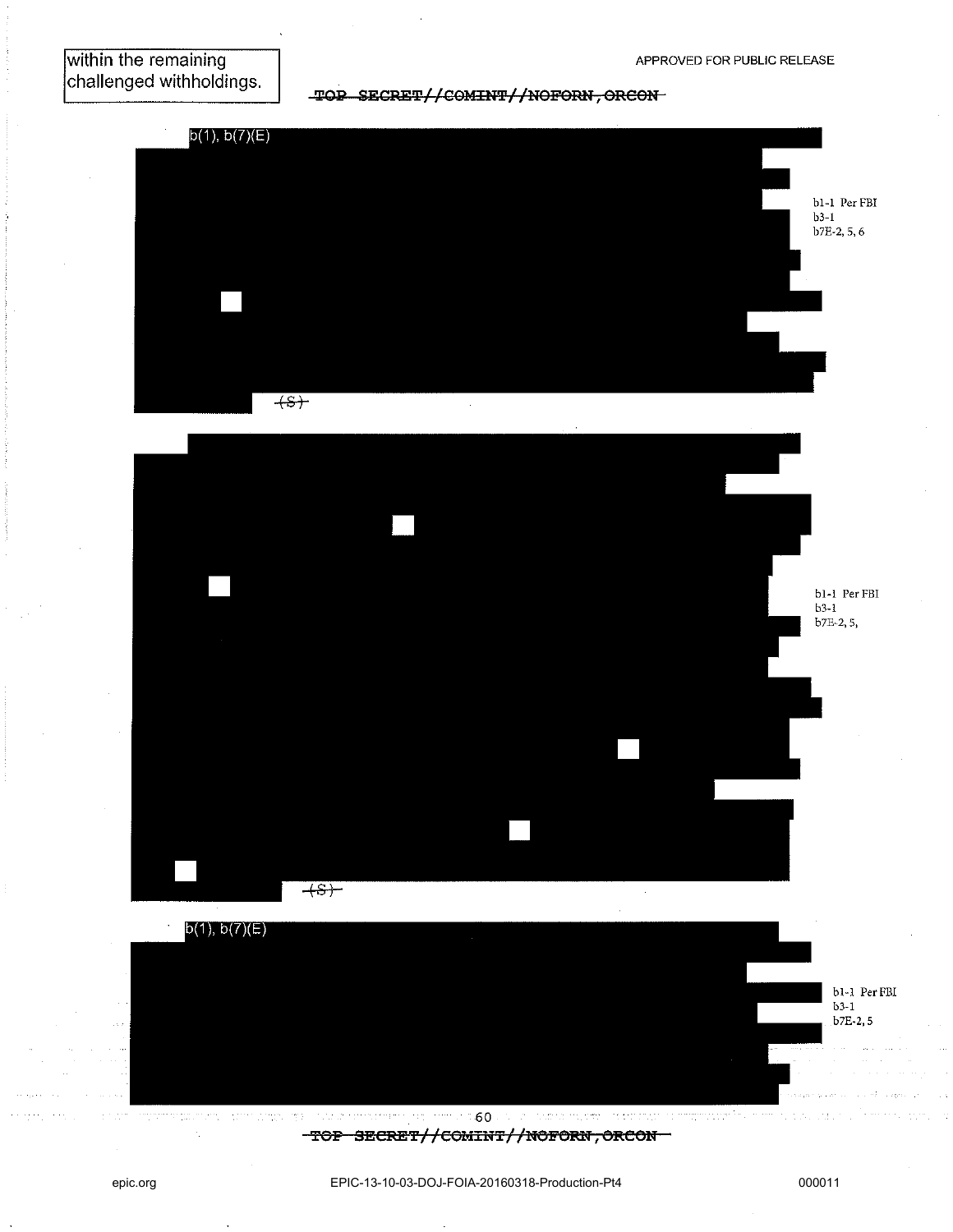# -TOP SECRET//COMINT//NOFORN, ORCON-